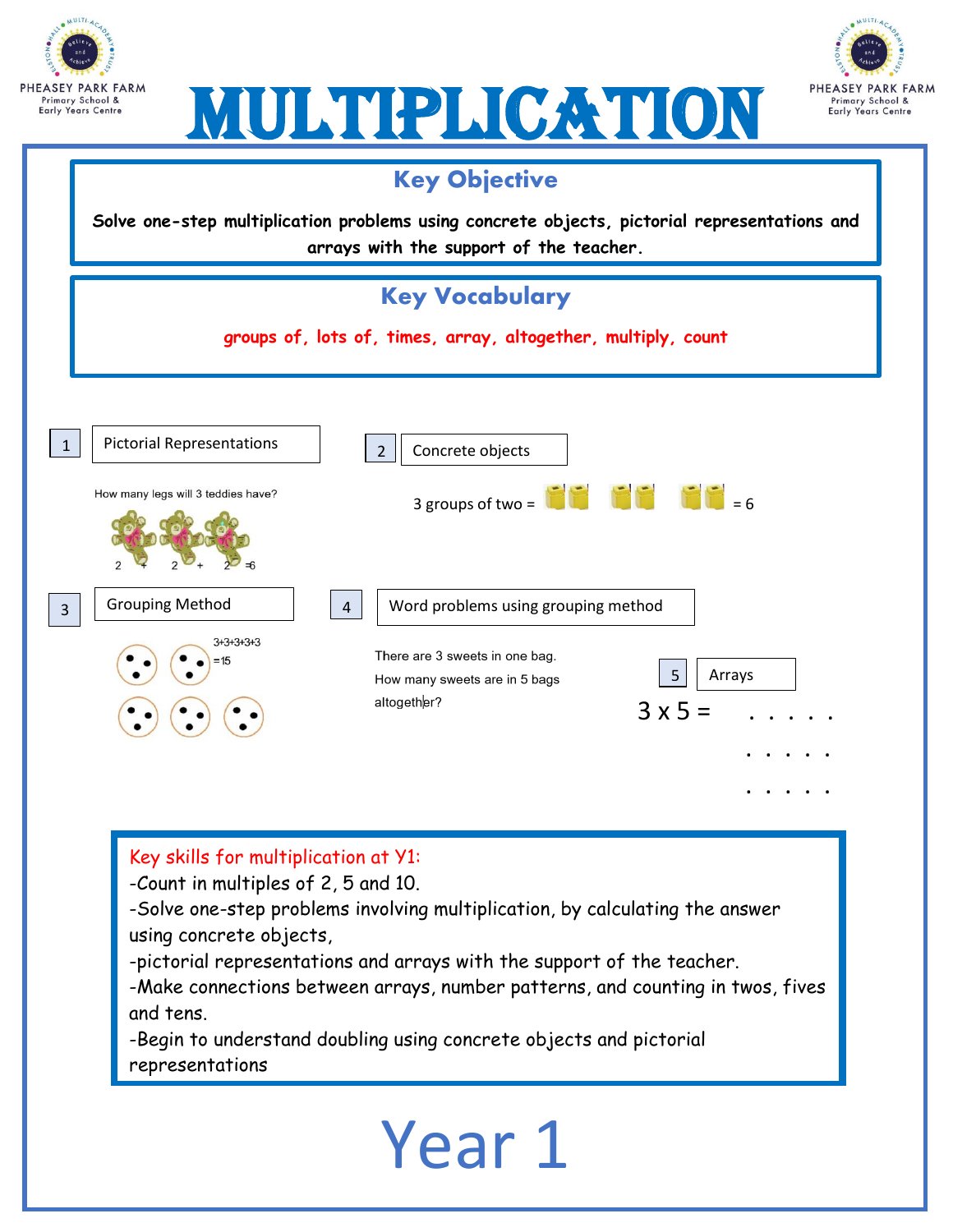



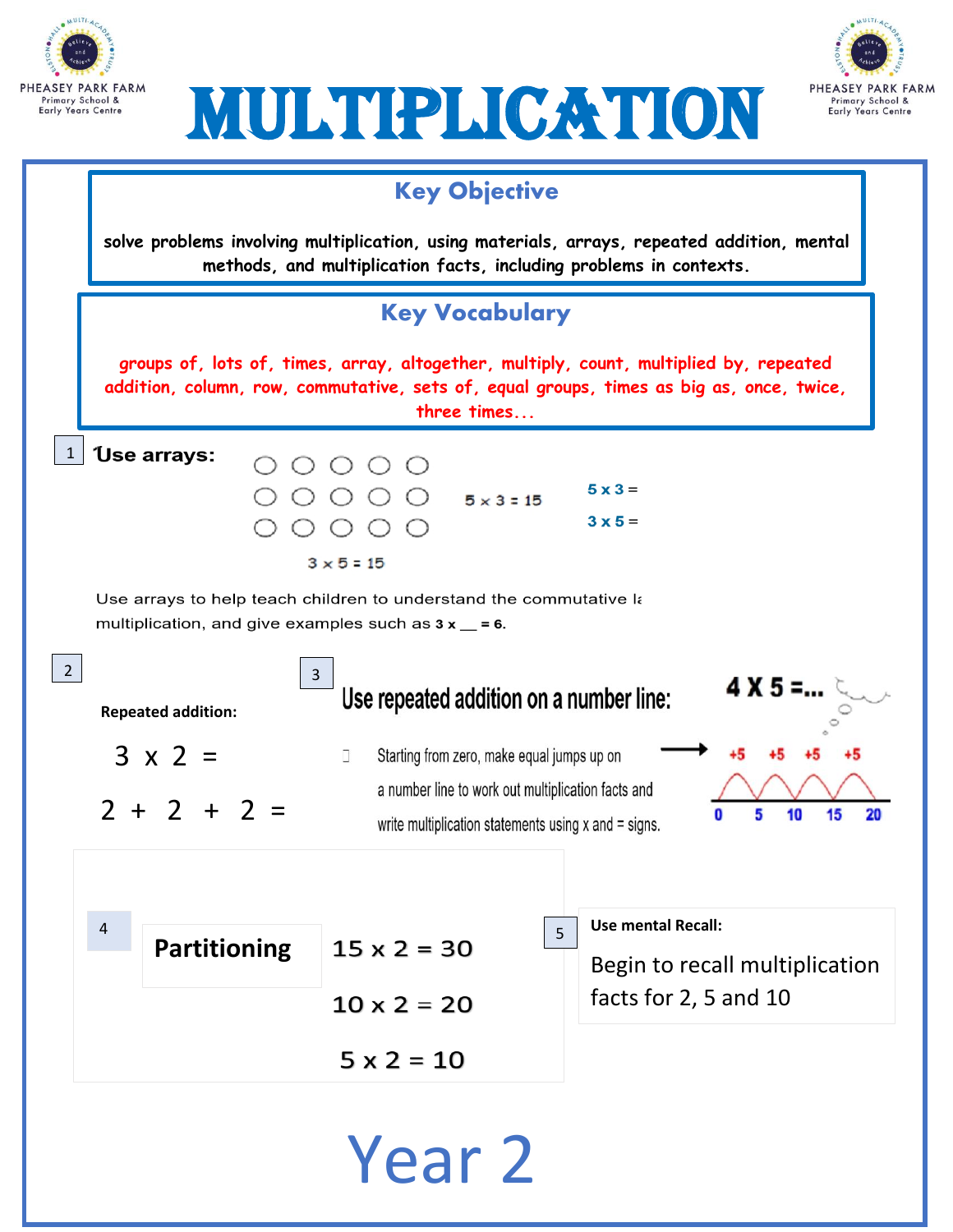





### **Key skills for subtraction at Y2:**

· Count in steps of 2, 3 and 5 from zero, and in 10s from any number.

- · Recall and use multiplication facts from the 2, 5 and 10 multiplication tables, including recognising odds and evens.
- · Write and calculate number statements using the x and = signs.
- · Show that multiplication can be done in any order (commutative).

· Solve a range of problems involving multiplication, using concrete objects, arrays, repeated addition,

mental methods, and multiplication facts.

· Pupils use a variety of language to discuss and describe multiplication.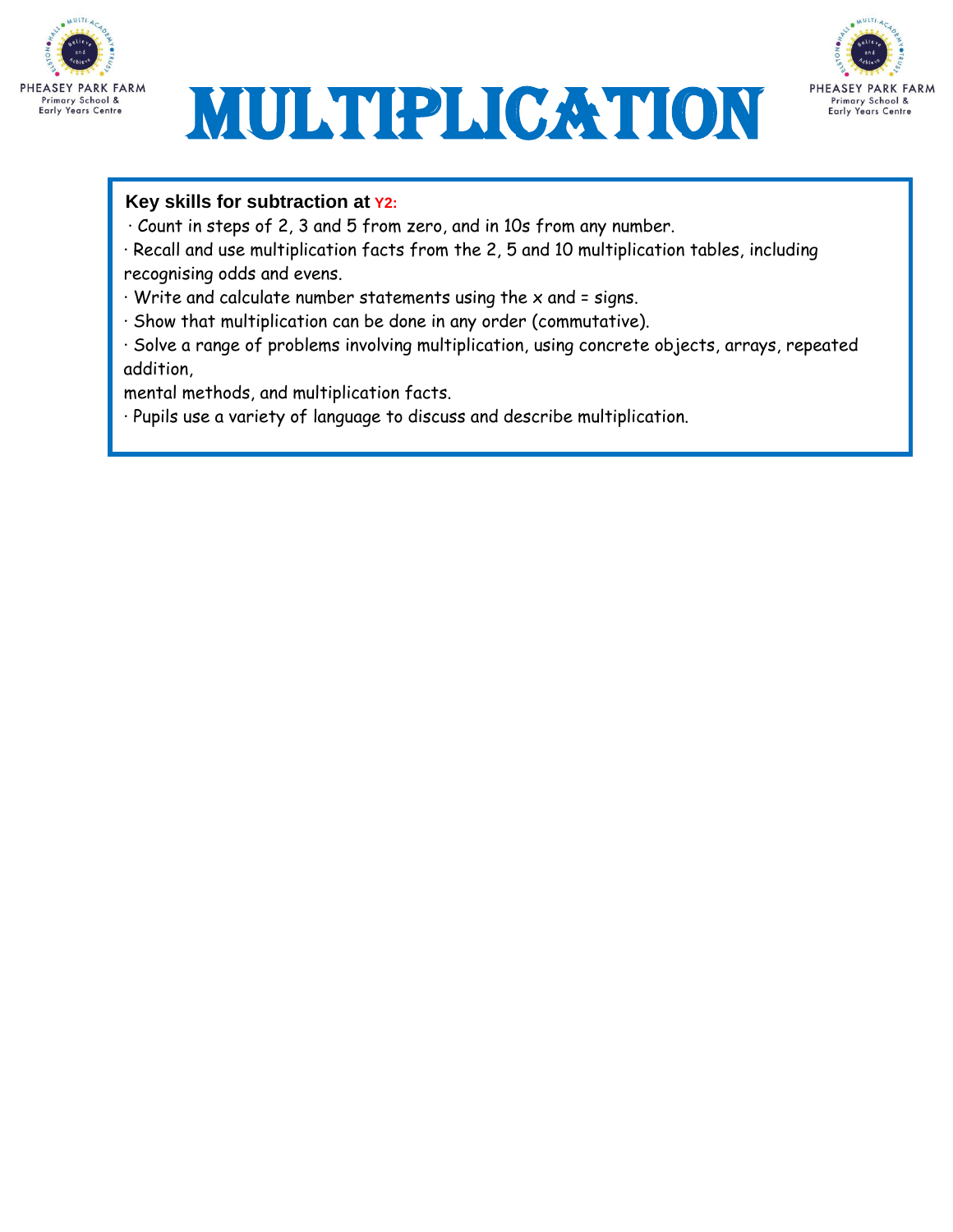



## Key Objective

**calculate mathematical statements for multiplication using the multiplication tables that they know, including for two-digit numbers times one-digit numbers, using mental and progressing to formal written methods**

#### **.** Key Vocabulary

**groups of, lots of, times, array, altogether, multiply, count, multiplied by, repeated addition, column, row, commutative, sets of, equal groups, times as big as, once, twice, three times, partition, grid method, multiple, product,**

 **Introduce the grid method for multiplying 2-digit by single-digits:** 



 $\overline{\mathbf{1}}$  2



| Eg. |  |  |  |  | $23 \times 8 = 184$ |
|-----|--|--|--|--|---------------------|
|-----|--|--|--|--|---------------------|

|   | 20 |  |  |
|---|----|--|--|
| 8 | LΩ |  |  |

 $160 + 24 = 184$ 

Introduce the grid method with children

$$
10 \times 6 = 60 \quad 4 \times 6 = 24 \quad 60 + 24 = 84
$$

physically making an array to represent the

calculation, then translate this to grid method format



Add using expanded column and Add using compact column





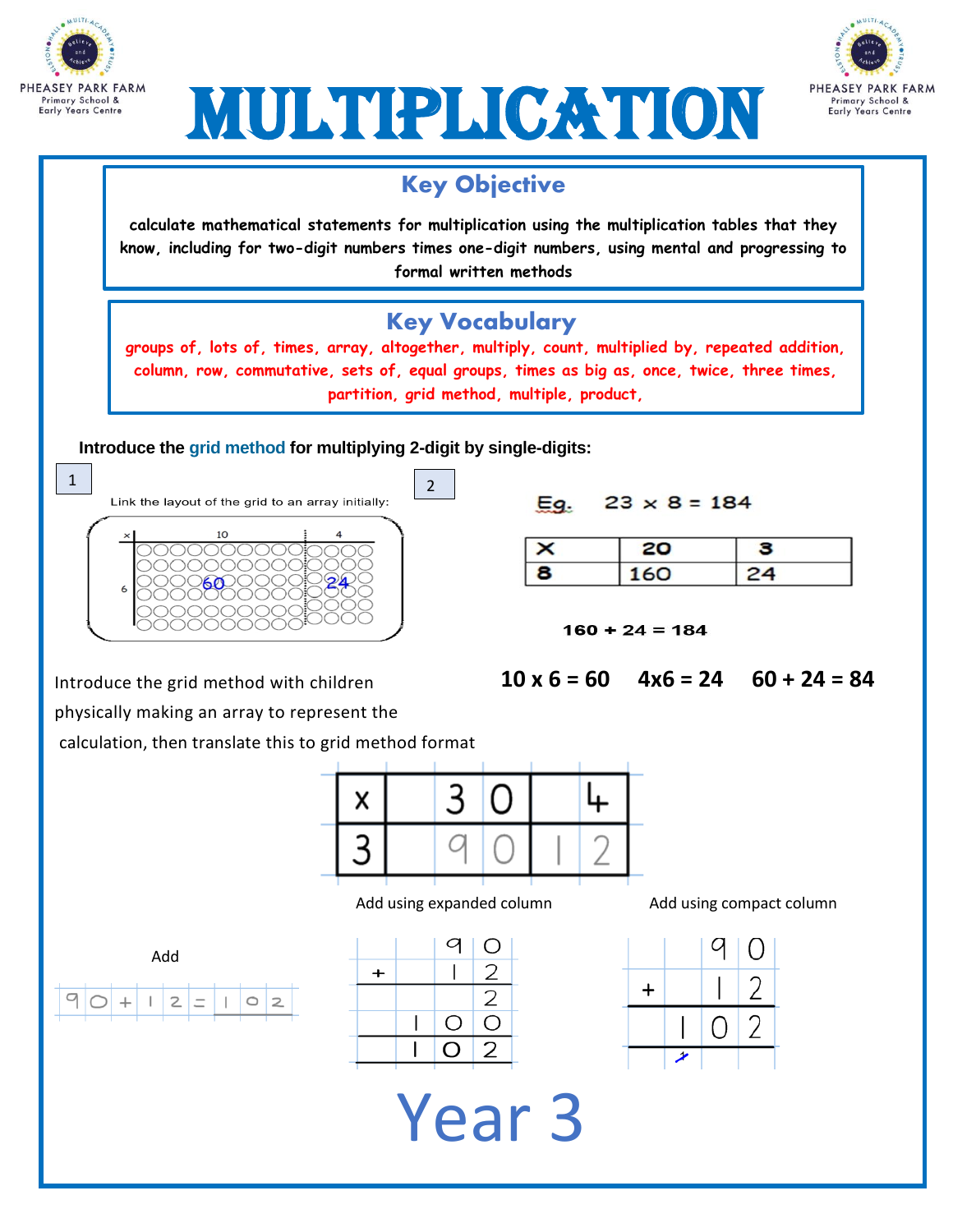





### **Key skills for multiplication at Y3:**

-recall and use multiplication and division facts for the 3, 4 and 8 multiplication tables -write and calculate mathematical statements for multiplication and division using the multiplication tables that they know, including for two-digit numbers times one-digit numbers, using mental and progressing to formal written methods

- solve problems, including missing number problems, involving multiplication and division, including positive integer scaling problems and correspondence problems in which n objects are connected to m objects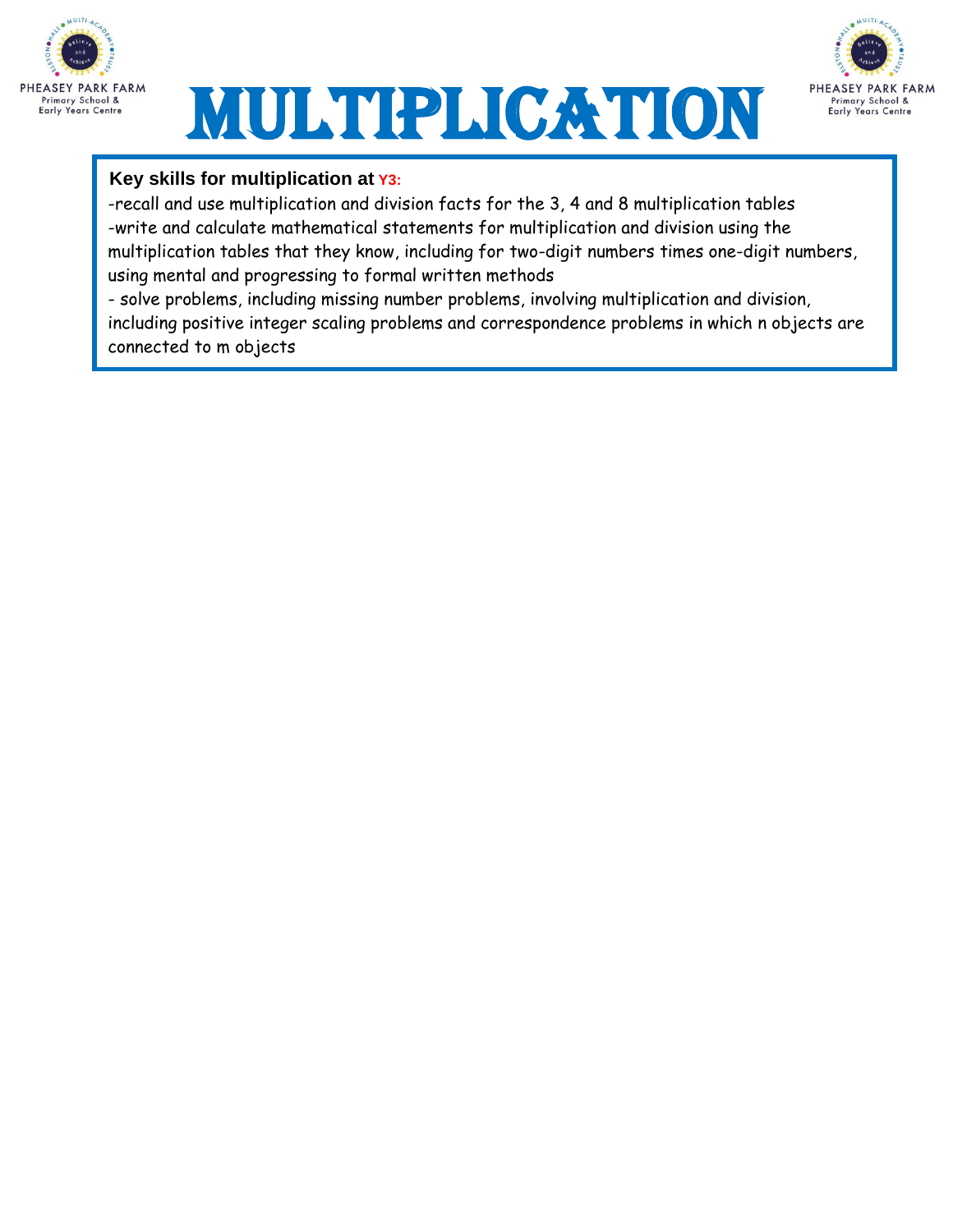



## Key Objective

**Multiply two-digit and three-digit numbers by a one-digit number using formal written layout and to become fluent in the formal written method of short multiplication.**

## Key Vocabulary

**groups of, lots of, times, array, altogether, multiply, count, multiplied by, repeated**

**addition, array, column, row, commutative, groups of, sets of, lots of, equal groups,** 

**times, multiply, times**

 Expanded Column **inverse**  as big as, once, twice, twice, twice, three times... partition, grid method, total, multiple, product, sets of<br>As, once, sets of, multiple, product, sets of, product, sets of, product, sets of, product, sets of, product,

|   |                | 3 4                    |  |    |
|---|----------------|------------------------|--|----|
| X |                | $\mathbf{R}$           |  |    |
|   |                | $2   (+   \times   3)$ |  |    |
|   |                | 90130x                 |  | 3) |
|   | 0 <sup>2</sup> |                        |  |    |
|   |                |                        |  |    |

|   |   | 3      | ↳ |
|---|---|--------|---|
| × |   |        | З |
|   |   |        | 2 |
|   |   | q      | O |
|   |   | $\Box$ | Z |
|   | ◢ |        |   |

2

1

Developing the grid method:

Eq.  $136 \times 5 = 680$ 

 $500 + 150 + 30 = 680$ 

3

Compact column

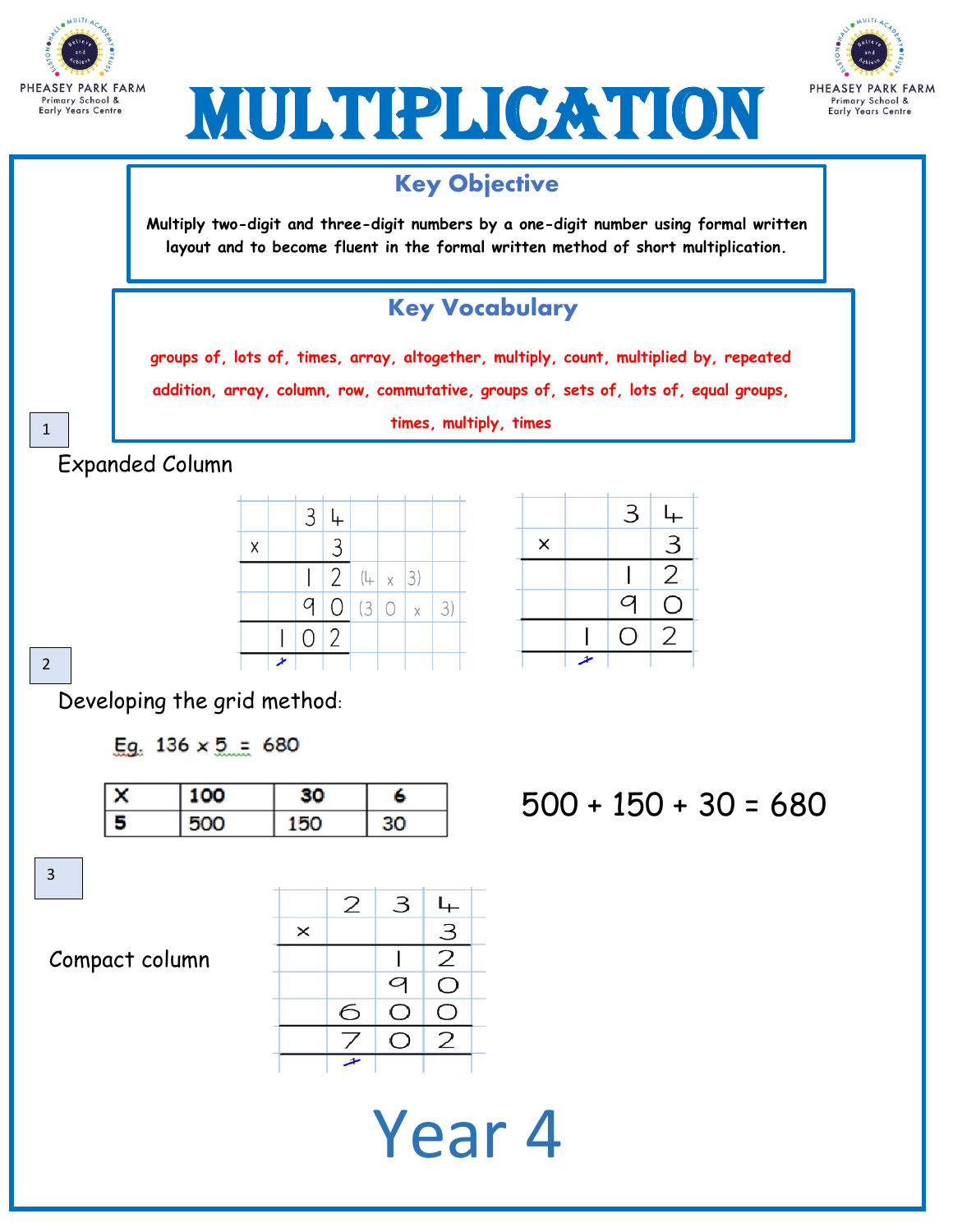



### **Key skills for multiplication at Y4:**

-recall multiplication facts for multiplication tables up to 12 × 12

- use place value, known and derived facts to multiply mentally, including: multiplying by 0 and 1; multiplying together three numbers

-recognise and use factor pairs and commutativity in mental calculations

-multiply two-digit and three-digit numbers by a one-digit number using formal written layout

- solve problems involving multiplying and adding, including using the distributive law to multiply two-digit numbers by one digit, integer scaling problems and harder correspondence problems.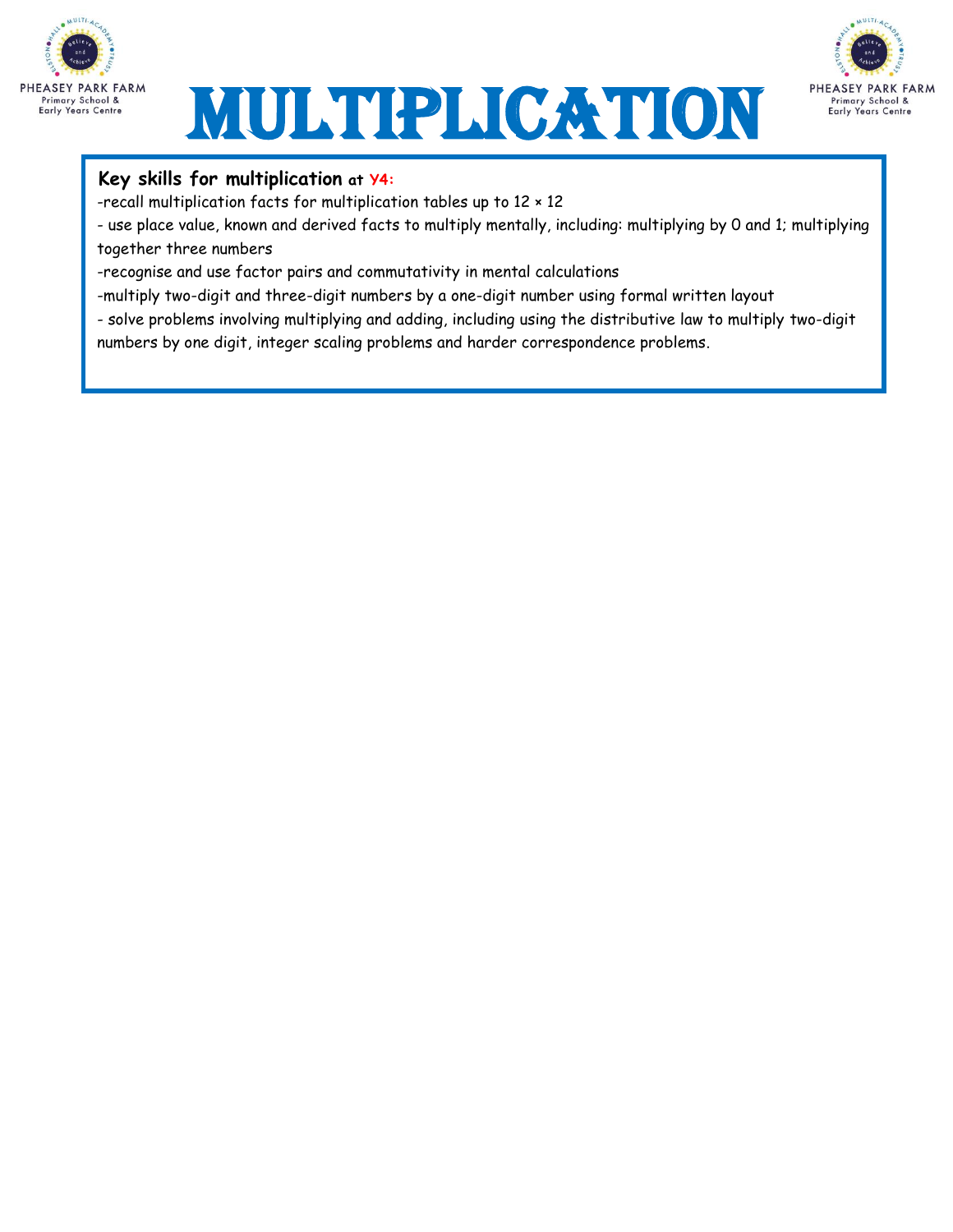



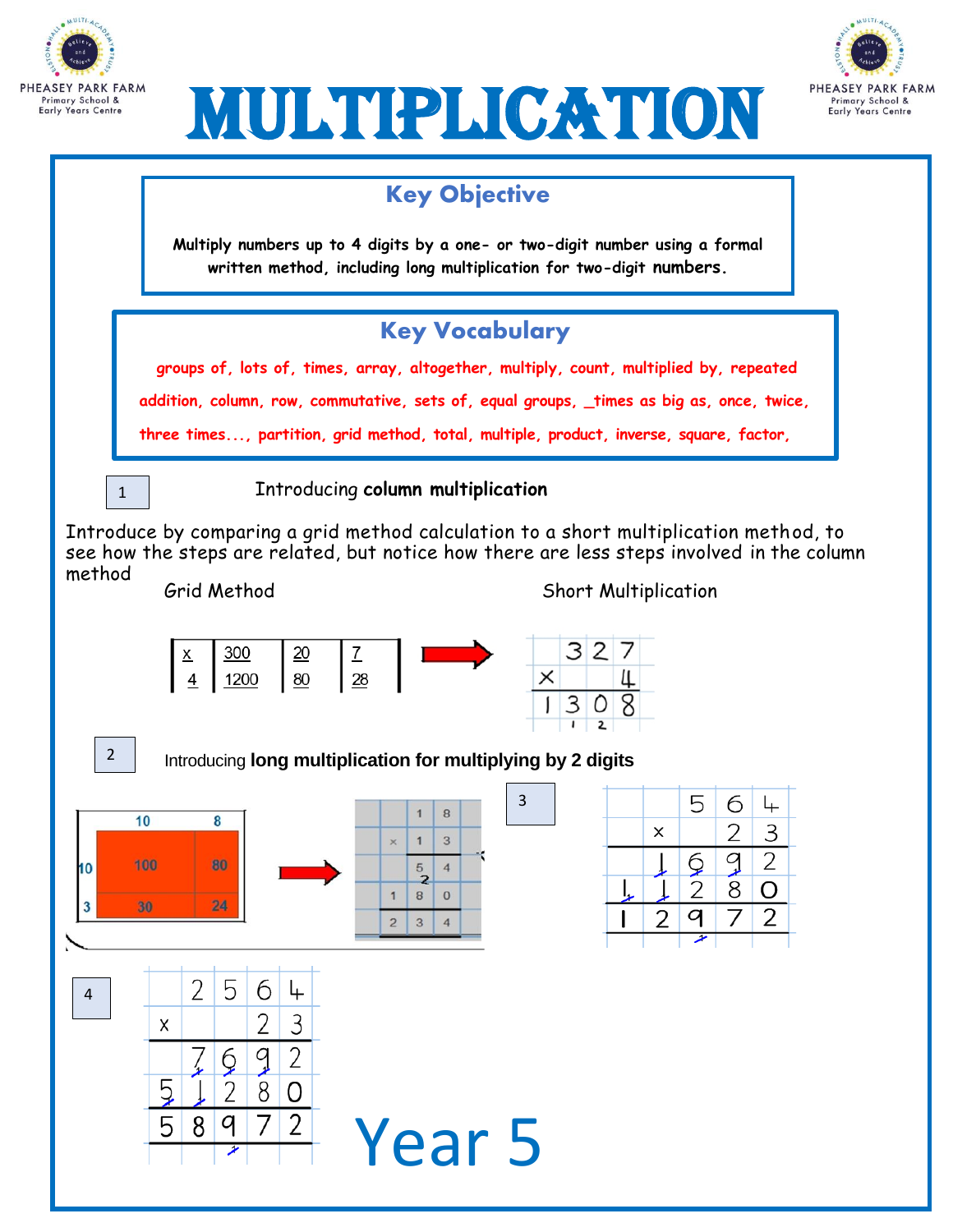





### **Key skills for subtraction at Y5:**

-Identify multiples and factors, using knowledge of **multiplication tables to 12x12.** 

-Solve problems where larger numbers are decomposed into

their factors

-Multiply and divide integers and decimals by 10, 100 and 1000

-Recognise and use square and cube numbers and their notation

-Solve problems involving combinations of operations, choosing and using calculations and methods appropriately.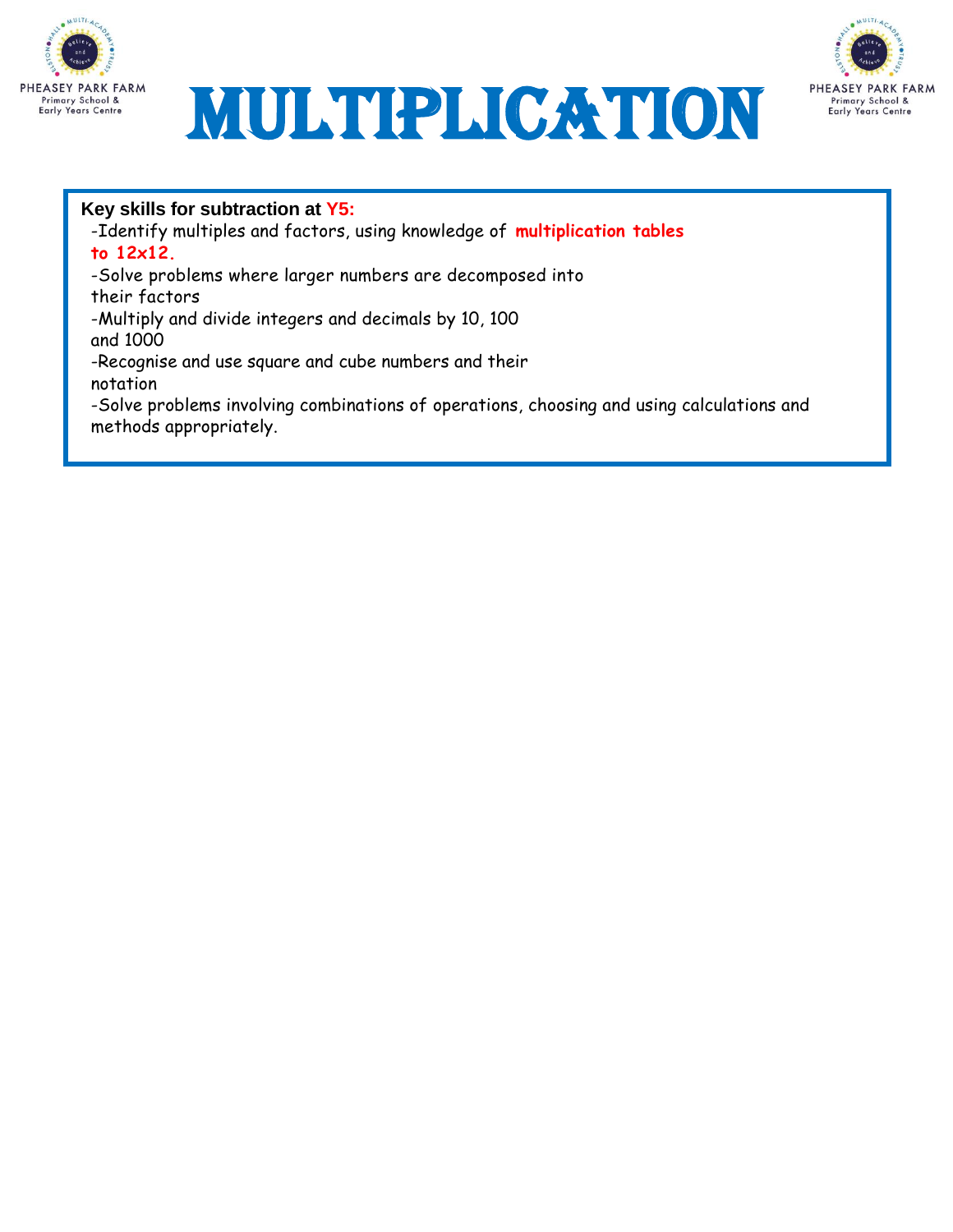



#### Key Objectives **Multiply multi-digit numbers up to 4 digits by a two-digit whole number using the formal written method of long multiplication.** Key Vocabulary **groups of, lots of, times, array, altogether, multiply, count, multiplied by, repeated**  1 **addition, array, column, row, commutative, sets of, equal groups, times as big as, once, twice, three times... partition, grid method, total, multiple, product, inverse, square, factor, integer,**  Adding with decimal points **decimal, short / long multiplication, 'carry', tenths, hundredths, decimal** 1 Short column method Multiplying an integer by a decimal  $3 \cdot 8$ 5 5 X 5 2 9 6 Long column method  $2|5|6$ 24  $\overline{2}$ q  $L \bullet 3$  (3d.p.) 2•4 4 9 2•4 q  $\mathsf{x}$ 2 3 X  $\overline{2}$ 3  $\times$ 4 X ┕  $\varphi$  $\int$  $2\,$  $=$ Ļ 7 q q 6  $\overline{2}$  $8|0$ 9  $\frac{0}{2}$ 6 4 8 0 0  $8$ 9 5  $\Omega$ 5 6 7 Ω **Take decimal points out, Multiply, Count total decimal places from original numbers**